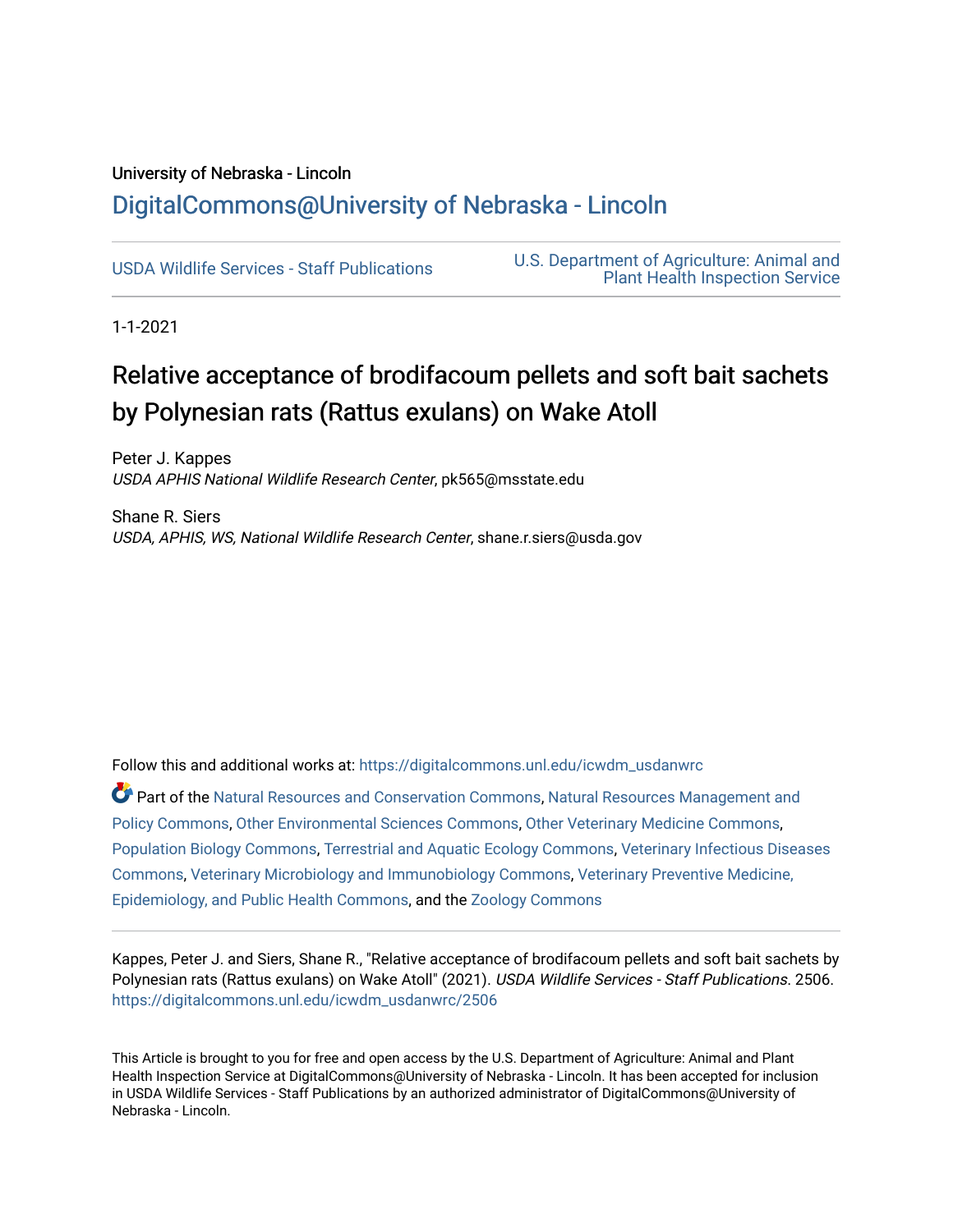

#### **Research Article**

## **Relative acceptance of brodifacoum pellets and soft bait sachets by Polynesian rats (***Rattus exulans***) on Wake Atoll**

Peter J. Kappes<sup>1,2,\*</sup> and Shane R. Siers<sup>1</sup>

<sup>1</sup>*USDA APHIS Wildlife Services, National Wildlife Research Center, Hawaii Field Station, Hilo, Hawaii 97620, USA* <sup>2</sup>*Current address: Mississippi State University, Coastal Research and Extension Center, Biloxi, MS 39532, USA* Author e-mails: *[pk565@msstate.edu](mailto:pk565@msstate.edu) (PJK)[, Shane.r.siers@usda.gov](mailto:Shane.r.siers@usda.gov) (SRS)*

*\* Study director and corresponding author*

**Citation:** Kappes PJ, Siers SR (2021) Relative acceptance of brodifacoum pellets and soft bait sachets by Polynesian rats (*Rattus exulans*) on Wake Atoll. *Management of Biological Invasions* 12(3): 685–699, <https://doi.org/10.3391/mbi.2021.12.3.11>

**Received:** 27 October 2020 **Accepted:** 9 March 2021 **Published:** 27 May 2021

**Handling editor:** Staci Amburgey **Thematic editor:** Catherine Jarnevich

**Copyright:** © Kappes and Siers This is an open access article distributed under terms of the Creative Commons Attribution License

[\(Attribution 4.0 International -](https://creativecommons.org/licenses/by/4.0/) CC BY 4.0).

**OPEN ACCESS.**

#### **Abstract**

Removing invasive rats from island ecosystems using rodenticides has proven conservation benefits and is an important management tool for conserving and restoring island ecosystems. However, rodenticide-based eradications can fail if not all rats consume enough bait to result in lethal toxicosis. A recent post-operational review of a failed attempt to eradicate rats from Wake Atoll suggested that some individuals may not have ingested a lethal dose of rodenticide due to potential dietary and/or sensory preferences developed via regular access to anthropogenic food sources. These food sources may be higher in fats and oils, possessing different sensory properties (e.g., softer, chewier, etc.) than the harder pellet formulation of the rodenticide Brodifacoum 25W Conservation (B-25W) used in the eradication attempt. To test this theory, we captured rats from two areas on Wake Island where they may have regular access to human food sources, as well as an uninhabited part of island where rats presumably have less access to human-based food sources and therefore are less likely to be preconditioned for these food types. We subjected them to a head-to-head two-choice bait selection trial between a "soft" sachet formulation of a brodifacoum-based bait, FINAL Soft Bait with Lumitrack® (FINAL), versus the harder pellet formulation of B-25W. Regardless of which habitat rats were captured in, rats overwhelmingly preferred the pellet formulation. No rats in the head-to-head trail consumed any of the FINAL bait, and 100% of the rats that consumed B-25W died. Of the rats in a separate no-choice trail of just FINAL bait, 5 failed to eat any bait; of the rats that did consume some of the FINAL bait, 80% died. Our results demonstrate that Polynesian rats on Wake Atoll do not prefer this soft formulation of brodifacoum-based rodenticide bait. Our results suggest that baiting strategies in the inhabited regions of the atoll, for a proposed eradication attempt, should continue to focus on utilizing traditional pellet formulations. While these results are unequivocal in our test case, we suggest caution in making inference to other situations where dietary preferences of local rodent populations may differ, and local environmental conditions may make other baiting choices more appropriate and efficacious.

**Key words:** bait trials, diet preferences, island rodent eradication, rodenticide, sensory preferences, two-choice trials

#### **Introduction**

Removing invasive rats (*Rattus* spp.) from islands is an effective technique to conserve unique and endangered island species and restore island ecosystems (St Clair et al. 2011; Towns et al. 2013; Jones et al. 2016). This is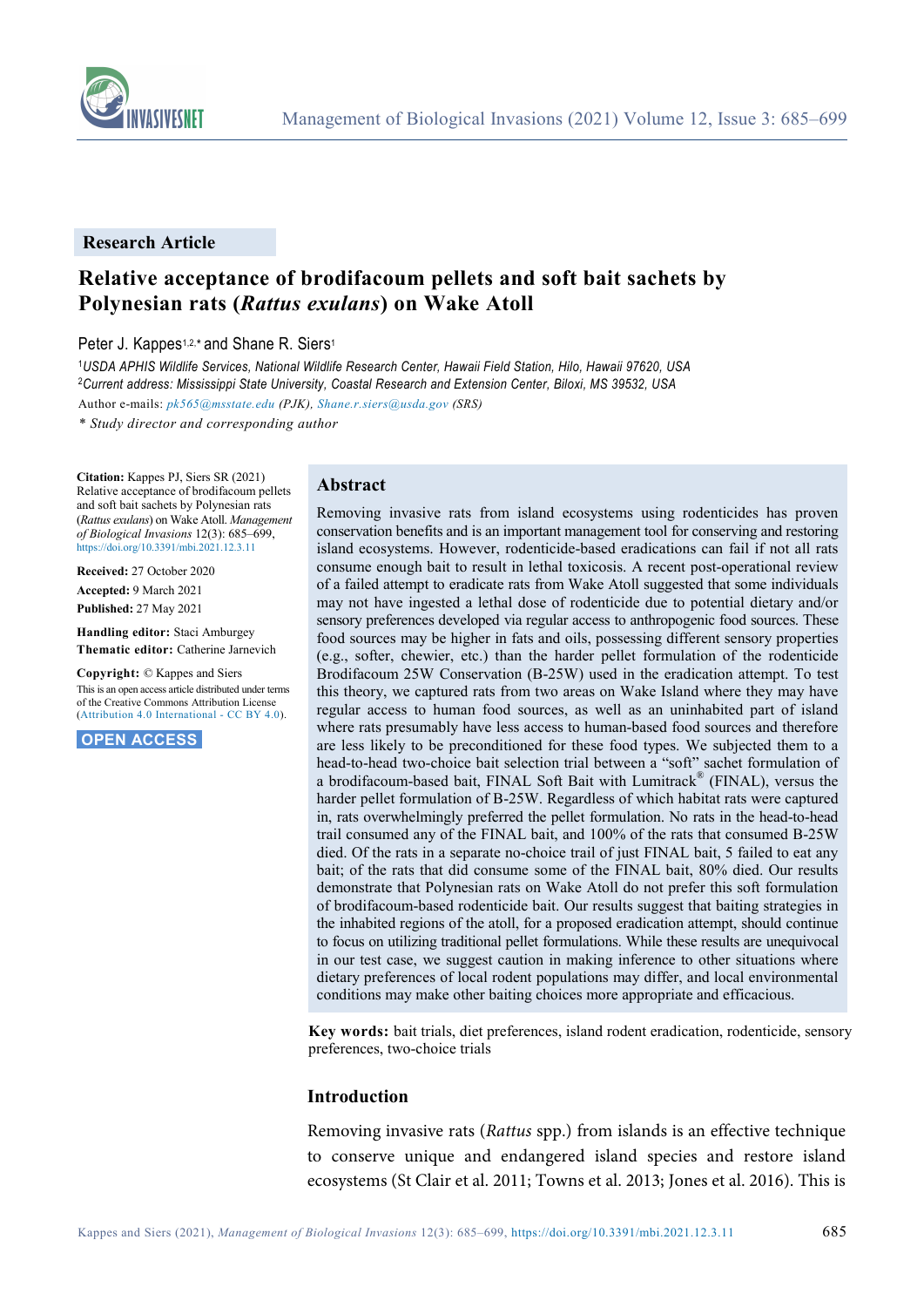

usually accomplished by employing some combination of overlapping treatments of bait stations, hand sowing, and aerial broadcasting cerealbased rodenticide baits, typically containing the second-generation anticoagulant brodifacoum (Howald et al. 2007). The success of any rat eradication project relies on distributing sufficient toxic bait to every rat territory to ensure that every individual has access to enough bait to ingest a lethal dose (Broome et al. 2017). Ensuring that there are no gaps in bait coverage is clearly an important factor in successful rat eradications, but equally important is ensuring that the bait being deployed is not only palatable to the target population but is also efficacious. It is common practice to conduct food trials prior to most rat eradications to ensure that the bait used in the eradication is both palatable and efficacious. On islands with human inhabitance, there is an additional concern that rats inhabiting commensal areas may develop different food preferences than rats that only have access to naturally occurring food items. If so, bait palatability may differ among rats from different areas of an island, necessitating the identification of alternative rodenticides that appeal to the dietary and sensory preferences of rats in commensal areas or that have regular access to anthropogenic food waste.

Previous studies have documented that rats consuming a high-fat diet during developmental growth phases are known to have an increased preference for high-fat foods (reviewed in Warwick and Schiffman 1992) and laboratory rats are known to prefer high-fat and/or high-sugar foods (Sclafani 2001). Preferences for fatty food items can also develop during periods of food restriction (Lucas and Sclafani 1989). Additionally, high-fat food items differ in palatability and possess different sensory properties (i.e., softer, chewier) compared to diets consisting of other food items (Warwick and Schiffman 1992). Thus, it is possible that human foods and associated food waste can be substantially more attractive, or equally so, to rats than hard cereal-based rodenticide bait pellets typically used in island rat eradications, presumably because they are higher in fat and/or sugar content than rodenticide bait products.

In 2012, the Pacific Air Forces (PACAF), 611 Civil Engineering Squadron (611 CES), in conjunction with the United State Fish and Wildlife (USFWS) and Island Conservation (IC), attempted to eradicate both the Asian house rat (*Rattus tanezumi* Temminck, 1844) and Polynesian rat (*R. exulans*  Peale, 1848) from all three islands comprising Wake Atoll. They were successful in removing all Asian house rats from the entire atoll, but not in removing all Polynesian rats from Wake Island, the only inhabited island in the atoll. At the time, this eradication operation was widely considered one of the most complex eradication projects to have been attempted, and no single factor was likely responsible for the failure to eradicate both species (Brown et al. 2013; Griffiths et al. 2014). Post-action reviews of the project identified bait preference/aversion issues coupled with availability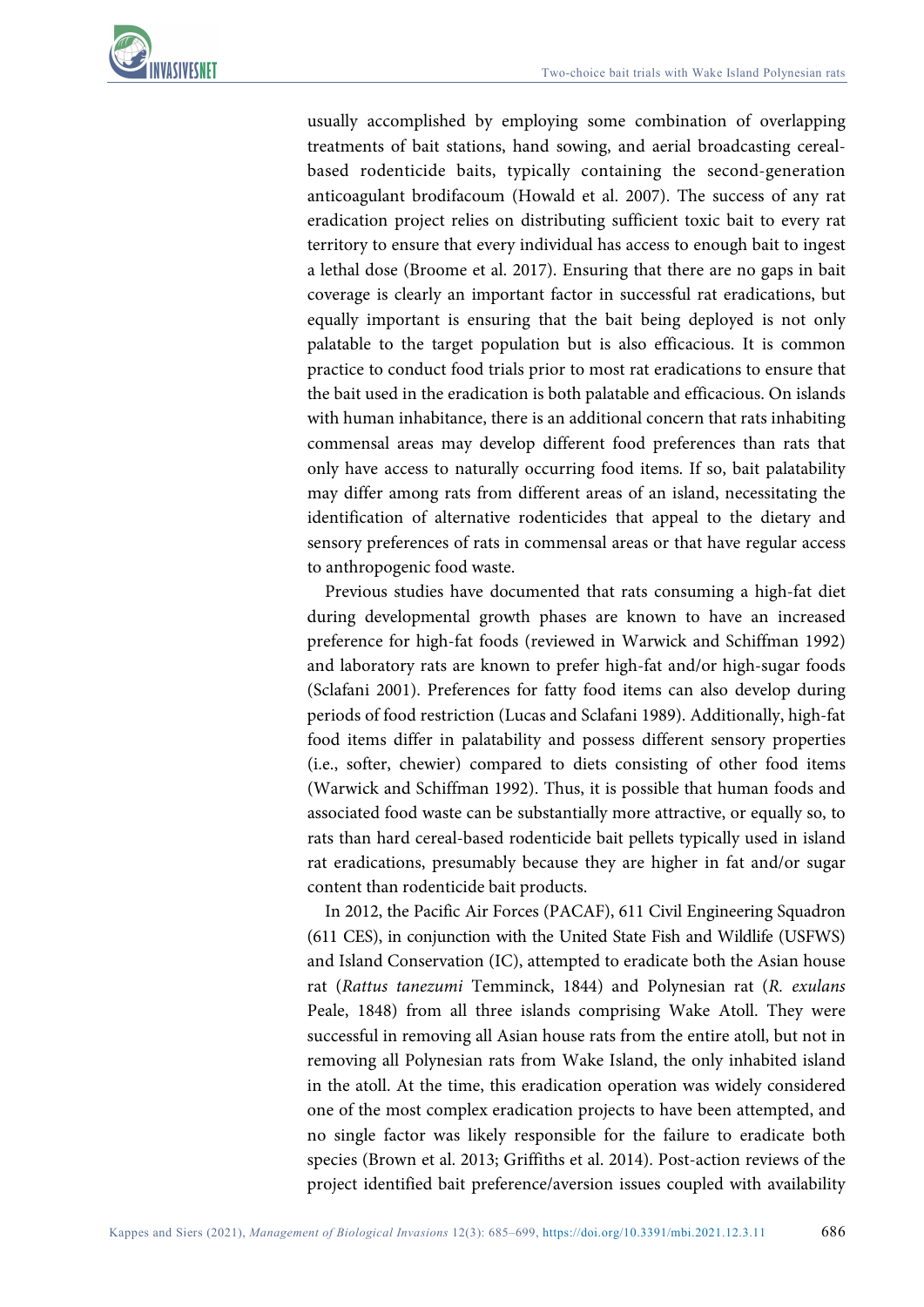

of alternative naturally occurring or commensal foods as a potential factor in the failure to eradicate all rats from Wake Island (Brown et al. 2013; Hanson et al. 2019). Rats on Wake Island had potential access to anthropogenic food sources associated with multiple dining areas in commensal environs of the island (e.g., cafeteria, contractor apartments and residential areas) as well as in a solid waste aggregating area (SWAA) where food wastes were stored prior to incineration and accumulated operational detritus provided ample nesting opportunity. As part of the planning for a proposed future eradication attempt, we sought to address the concerns raised in these reviews regarding preconditioned dietary preference of rats inhabiting Wake Island.

Despite attempts to limit the availability of human-based food items and food waste to rats on Wake Island during the 2012 eradication, the presence of multiple dining areas in the commensal environs of Wake Island and waste storage at the SWAA presented potential opportunities for rats to encounter human foods and food waste. Thus, it has been hypothesized that individual rats utilizing these areas may have developed sensory and dietary preferences for these types of food, potentially making rats less likely to consume the lower-fat, hard, high-carbohydrate pellet formulations of baits required for aerial broadcasting (but see Samaniego et al. 2020).

Brodifacoum-25W Conservation pellets (B-25W; 25 ppm brodifacoum; Bell Laboratories, Madison, WI) is the bait product that was used in the 2012 eradication and likely to be used in a proposed future attempt. The only previous bait palatability study conducted on Wake Island confirmed that Polynesian rats found B-25W highly palatable and preferred it to naturally occurring food sources such as ironwood cones, nutsedge, noni and tournefortia fruits, and hermit crabs (Shiels et al. 2015). However, none of the items used in that study represented high fat/sugar items found in human foods and food waste. In addition, the test subjects for that study were all captured at the SWAA; while informative, the results do not indicate how rats in the other commensal areas and natural areas of Wake Island are likely to interact with different formulations of brodifacoum baits. FINAL Soft Bait with Lumitrack® (FINAL; 25 ppm brodifacoum; Bell Laboratories, Madison, WI) is another brodifacoum-based anticoagulant rodenticide that was developed specifically to appeal to rodents that were preconditioned to very fatty or oily foods (C. Riekena, Bell Labs, *pers. comm.*). FINAL baits are comprised of 15 g of bait product delivered in thin sealed plastic envelopes, or "sachets." Being a "soft" bait, this formulation might also appeal to sensory preferences for soft food. As such, FINAL represents a bait that rats preconditioned to these properties could find attractive, making it an ideal candidate for use as an alternative bait in commensal areas where aerial baiting may be restricted. Confirming whether such dietary preferences exist or not and whether this bait is efficacious addresses an important knowledge gap in preparation for a proposed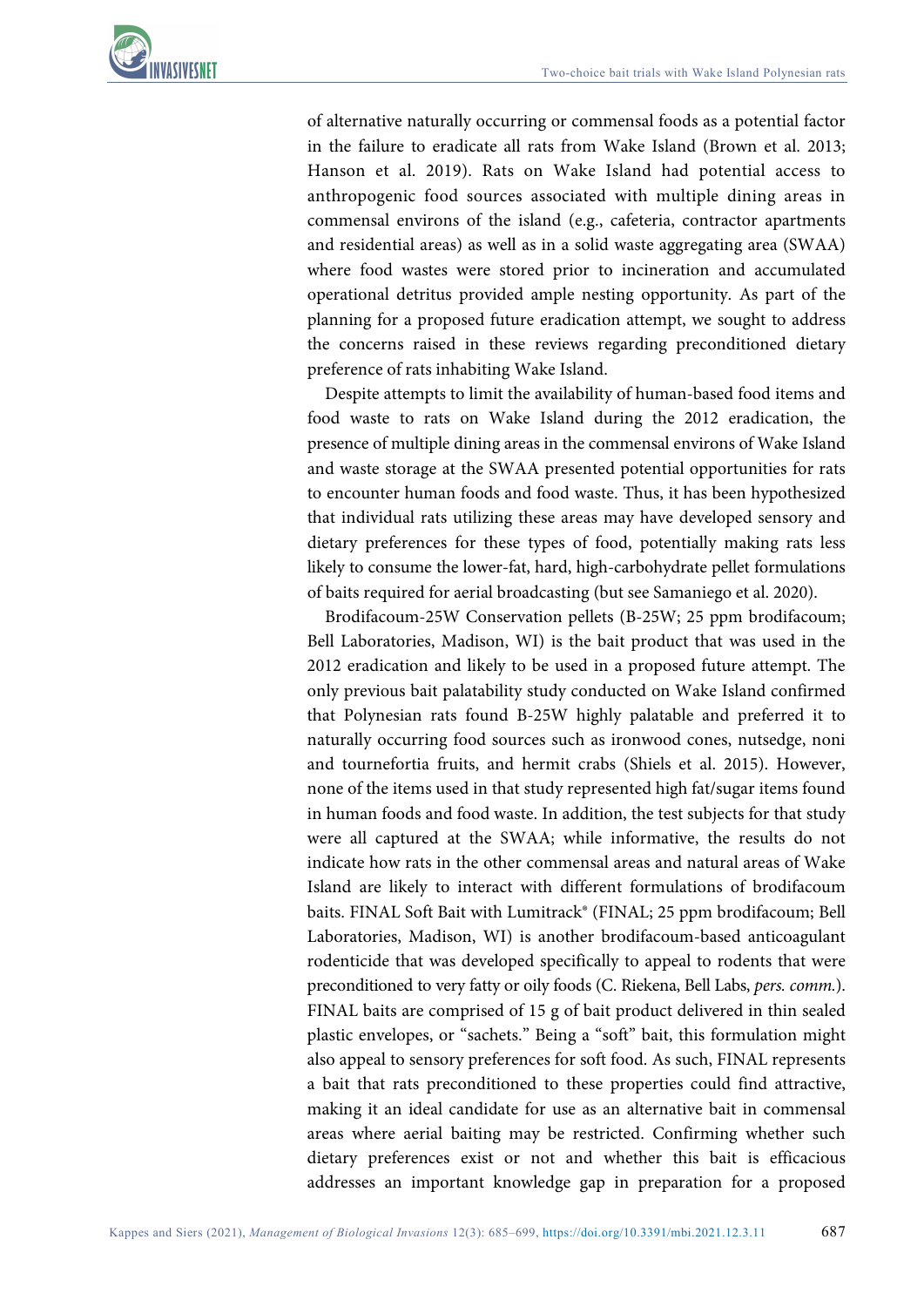

subsequent attempt to eradicate Polynesian rats from Wake Atoll and may be important wherever permanent human settlements provide conditions that might promote such preferences and application techniques other than sowing of hard pellets are preferred.

Here we present the results of a food trial designed to test if there are dietary and/or sensory food preferences among rats inhabiting commensal, waste storage, and natural areas on Wake Island and if those preferences influence efficacy of either soft or hard bait options. Because we could not find any published results on field efficacy of FINAL and it has not been used previously on Wake Island, we also ran a separate no-choice trial to assess efficacy. This information is being used to inform decisions regarding alternate baiting strategies for a proposed future eradication attempt on Wake Atoll.

#### **Materials and methods**

#### *Study site*

Located in the central Pacific (2,416 km east of Guam and 3,698 km west of Hawaii), Wake Atoll is a low-lying atoll (max elevation  $\lt 7$  m) comprised of 3 islands (Wake Island, Peale Island, and Wilkes Island, 7.1 km<sup>2</sup> total) that is managed by the US Air Force (USAF). Both Peale Island and Wilkes Island do not have any permanent human inhabitants, but the USAF and supporting contractor staff make up a persistent community that fluctuates between < 100 to < 500 people on the main island of Wake.

#### *Sample collection and test conditions*

Between 7 and 12 July 2019, we captured a total of 87 rats from 3 different sites on Wake Island, including one area of natural "bush," a commensal "downtown" area where the galley and bulk of the billeting structures are located, and the SWAA where the island incinerator is located (see Figure 1). We conducted cage trials in a small wooden outbuilding previously used as storage for recreational golf equipment (hereafter "caddy shack"). Following capture, all rats were dusted with Drione® to treat for ectoparasites per standard lab test procedures (NWRC 2005). All individuals were then weighed using a digital scale, sexed, and placed singly into a plastic rodent bin (44.5  $\times$  24  $\times$  20.5 cm) with built-in feeding and watering functionality. Each bin was lined with approximately 120 g of corn cob bedding (Bedo'Cobs®) and 8 g of shredded paper (Bed-r Nest®) for nesting and furnished with a small PVC tube (12 cm diameter  $\times$  45 cm length) for shelter. Daily health checks were conducted 3 times per day ( $\sim$  9 am,  $\sim$  3 pm,  $\sim$  9 pm) throughout the entire study period to assess health and to resupply food and water, as necessary. To minimize disturbance, consumption was recorded at the end of each phase as opposed to recording daily values. During checks, areas of excessively soiled bedding were removed and replaced with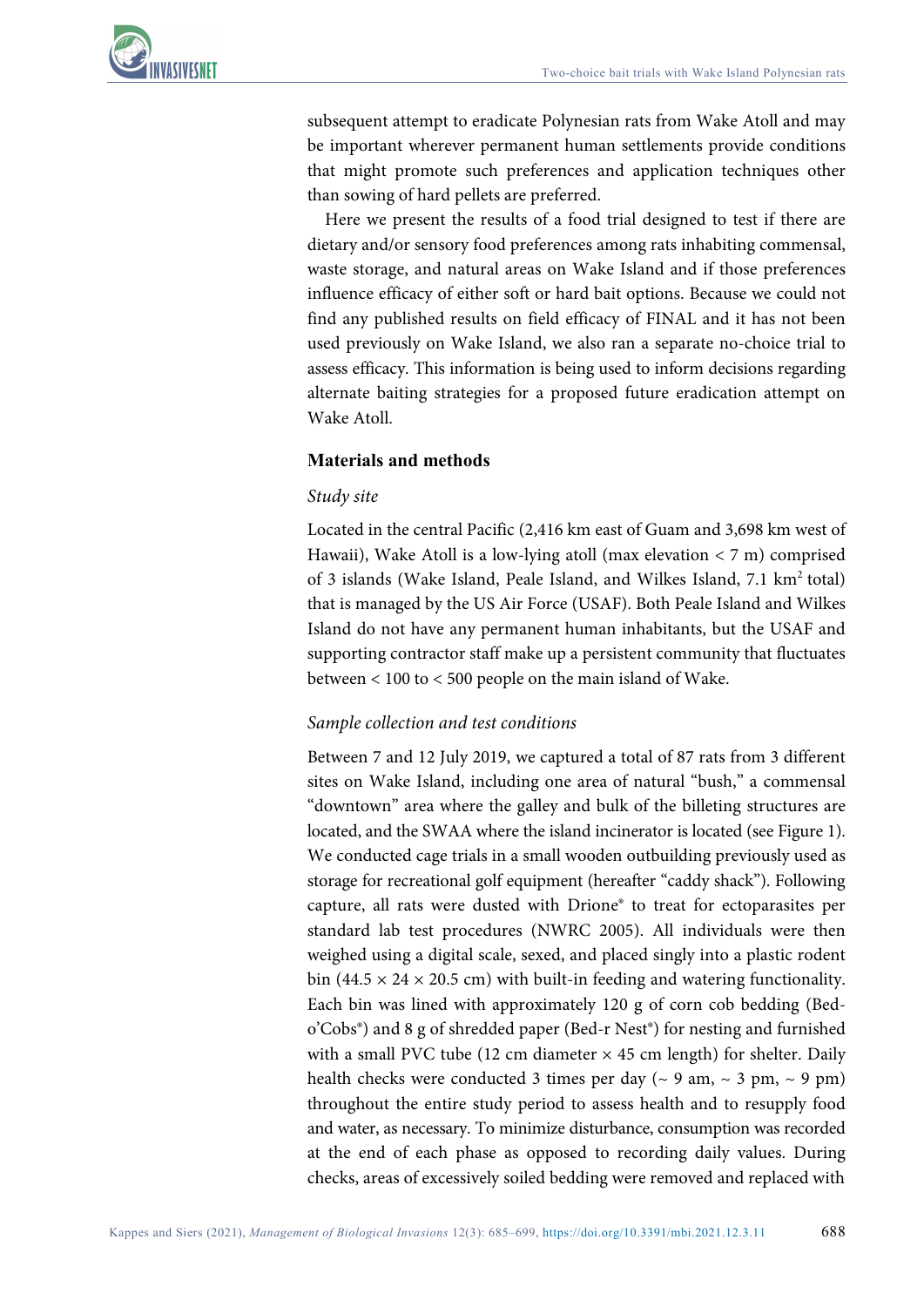



**Figure 1.** Wake Atoll showing trapping locations for the "downtown" commensal area, the solid waste aggregation area (SWAA), and the "bush" rat habitat around the caddy shack.

**Table 1.** Room temperature log from caddy shack during the 2019 palatability and efficacy trials on Wake Island, Wake Atoll. July  $7<sup>th</sup>$  to July 12<sup>th</sup> not recorded because the data logger could not be located.

| Date          | Time  | Days post exposure | Temperature | Relative Humidity | Heat Index |
|---------------|-------|--------------------|-------------|-------------------|------------|
| 13 July, 2019 | 12:40 | $\overline{c}$     | 30.5        | 77                | 38.3       |
| 13 July, 2019 | 19:50 | $\overline{2}$     | 28.9        | 78                | 34.0       |
| 14 July, 2019 | 09:00 | 3                  | 28.3        | 84                | 33.6       |
| 14 July, 2019 | 14:45 | 3                  | 28.3        | 79                | 32.7       |
| 15 July, 2019 | 07:35 | 4                  | 27.8        | 78                | 31.3       |
| 15 July, 2019 | 15:40 | 4                  | 31.1        | 73                | 38.8       |
| 15 July, 2019 | 20:20 | 4                  | 28.3        | 78                | 32.5       |
| 16 July, 2019 | 07:40 | 5                  | 28.3        | 80                | 32.9       |
| 16 July, 2019 | 13:30 | 5                  | 30.5        | 71                | 36.6       |
| 16 July, 2019 | 20:40 | 5                  | 28.9        | 78                | 34.0       |
| 17 July, 2019 | 07:55 | 6                  | 28.3        | 79                | 32.7       |
| 17 July, 2019 | 12:50 | 6                  | 31.1        | 72                | 38.5       |
| 17 July, 2019 | 20:00 | 6                  | 28.3        | 78                | 32.5       |
| 18 July, 2019 | 06:00 | 7                  | 27.8        | 79                | 31.5       |
| 18 July, 2019 | 12:30 | 7                  | 31.1        | 73                | 38.8       |
| 19 July, 2019 | 07:45 | 8                  | 28.3        | 76                | 32.2       |

fresh bedding ("spot cleaning"). Due to temporary inability to locate data loggers, we were only able to collect temperature and relative humidity data in the caddy shack starting 2 days after the exposure period was initiated, for a total of 7 days. Temperatures and the heat index from the final two days of the exposure period and entire post-monitoring period averaged 29.0 ± 1.3 ℃ (range: 27.8–31.1 ℃) and 34.4 ± 2.8 ℃ (range: 31.3–38.8 ℃). The weather and temperatures on Wake Island during the time when temperature and humidity were not recorded were like those we experienced when the data were logged (Table 1) and were unlikely to be significantly different from the range of temperatures and heat indices we recorded.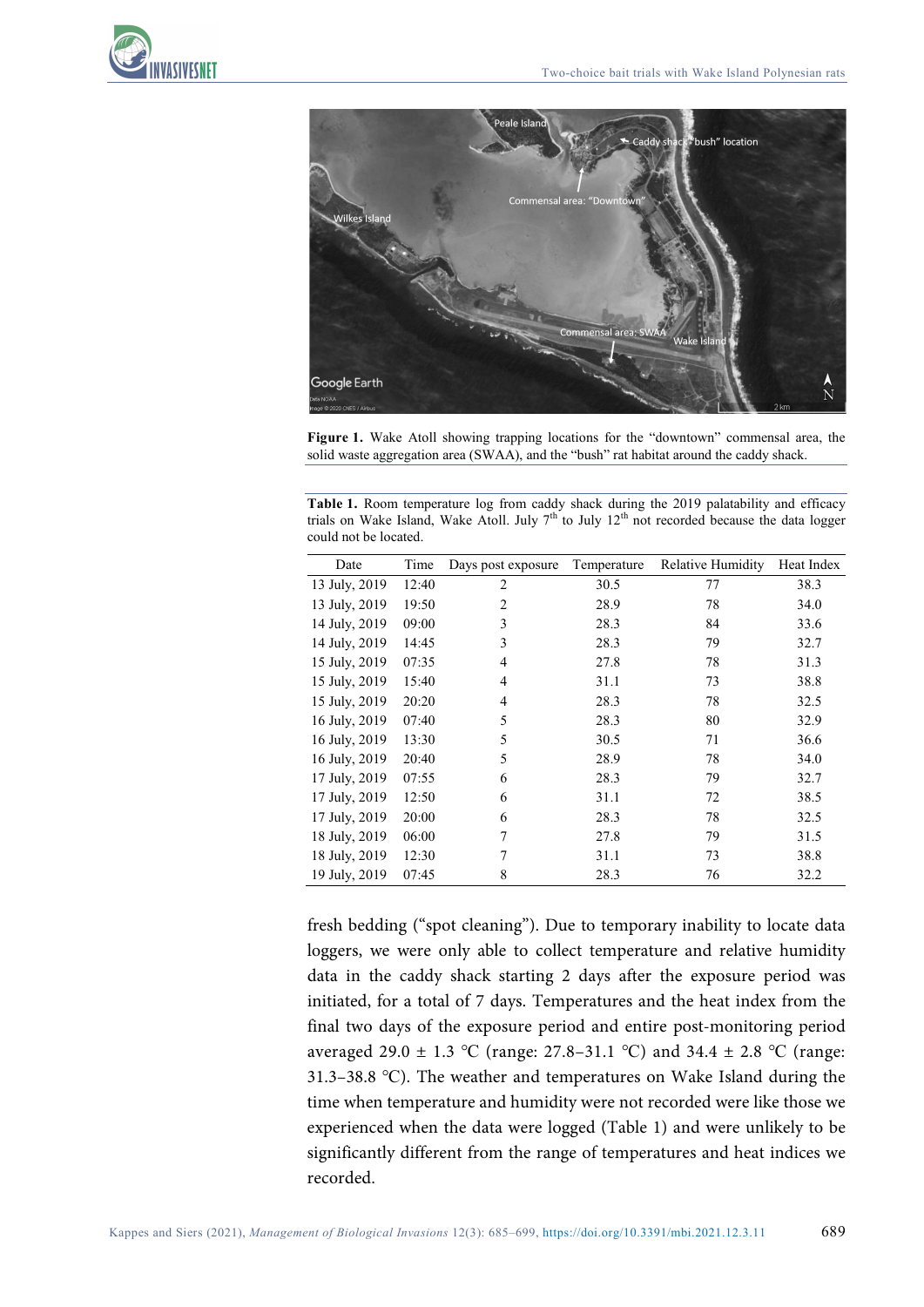## *Head-to-head two-choice efficacy and palatability trial and no-choice efficacy trial*

#### Acclimation phase

After capture, all rats were acclimatized to captive conditions for at least 2 days (maximum 4 days) before exposure to test materials. During acclimation, all rats were given ad libitum access to LabDiet® 5001 Rodent Diet maintenance feed blocks and water. Two rats died during the acclimation period and were replaced with two animals from contingency/spare animals maintained for this purpose.

#### Exposure phase

A 4-day exposure period was selected to emulate the critical period of bait availability for all rodents following a single aerial bait application during eradication operations (Broome et al. 2017). Fifteen adult rats from each of the 3 different capture sites ( $n = 45$  total) were randomly assigned to the two-choice treatment group (7 or 8 of each sex per location), and 5 individuals from each location ( $n = 15$  total) were assigned to the no-choice trial (2 or 3 of each sex per location). During the study we discovered that one of the females from the bush site in the two-choice trial was pregnant. We set an acceptable threshold of  $\geq 80\%$  mortality for the no-choice trial to assess efficacy of FINAL soft bait. Because captures in the bush and downtown areas were sparse, 10 rats captured at the SWAA were randomly selected to serve as controls for both trials. Before the exposure phase began all rats were moved into new bins with fresh bedding, cob, and water bottles.

For the two-choice treatment group, 20 g of B-25W pellets were weighed using a digital scale and scattered on the bin floor, along with a single sachet of FINAL soft bait  $($   $\sim$  15 g). Rats in the no-choice group were only given a single sachet of FINAL. Depleted pellets or sachets were replenished so that all rats had ad libitum access to their respective bait types throughout the exposure phase. All additional bait was weighed and recorded before being added to a cage. Because baits can change weight based on environmental conditions, 3 separate samples of each bait type were weighed and prepared in similar quantities and exposed to ambient room temperature/moisture. Changes in their weight were used to generate correction factors for consumption estimates. At the end of the exposure phase, all uneaten or spilled bait was separated from any bedding and weighed.

Observations were recorded for any rats found to exhibit symptoms of rodenticide intoxication. If at any time a rat was observed to be exhibiting signs of severe pain and distress, criteria for euthanasia as a humane endpoint would be evaluated and interventional euthanasia employed, but no animals met the criteria for interventional euthanasia. Mortalities were removed immediately and weighed using a digital scale. We did not perform autopsies on mortalities because it is unclear that visual inspection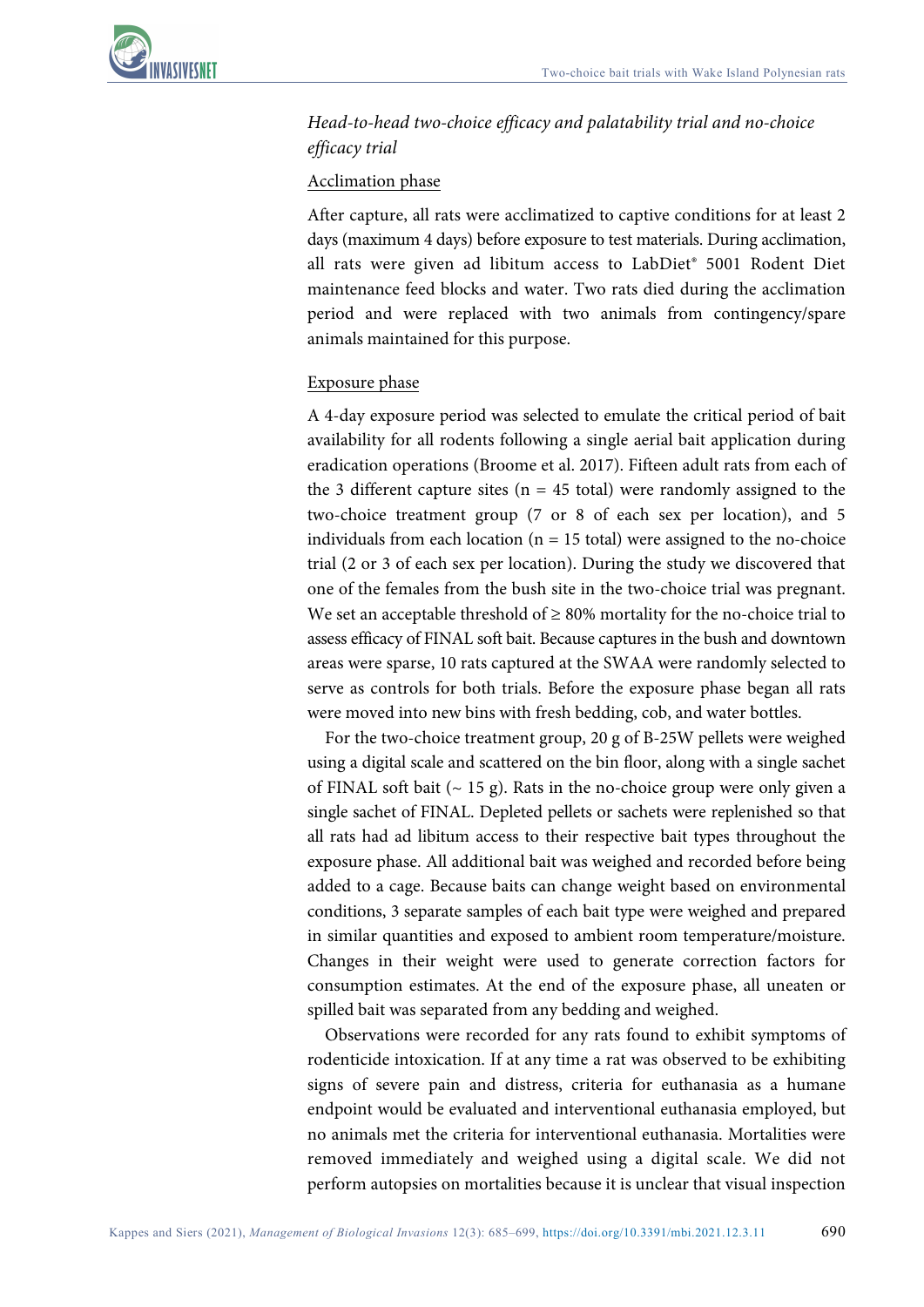

would necessarily be sufficient to determine if death occurred due to anticoagulant toxicity.

#### Post-exposure monitoring

Following the exposure phase, all bait was removed, and bins were cleaned and replenished with fresh bedding, cob, and water. All baits were replaced with approximately 40 grams of LabDiet 5001® Rodent Diet maintenance feed blocks during the post-exposure phase and replenished ad libitum. Surviving rats were monitored for at least 2 days (maximum 4 days) to enumerate subsequent mortalities resulting from rodenticide intoxication. Although a postexposure monitoring period of 14–21 days is generally recommended for assessing the efficacy of brodifacoum anticoagulant rodenticides (EPPO/OEPP 1999), our monitoring period was necessarily abbreviated due to logistical constraints. Although it is possible that additional mortalities may have been observed if the post-exposure monitoring period was longer, our objectives were primarily to evaluate consumption during the exposure period. Mortality estimates should therefore be interpreted as minimums. At the end of the post-monitoring phase, all surviving rats were euthanized.

## *Statistical analyses*

All statistical analyses were performed using R 3.5.2 (R Core Team 2018) and figures were produced using the package ggplot2 (Wickham 2009). All statistical tests were two-tailed with significance levels of  $p < 0.05$ . The percent mortality within treatment groups and the control group was compared using a Chi-square contingency test. Differences in bait preference among treatment groups was assessed using ANOVA. All tests validating assumptions were performed. Means are reported with  $\pm$  1 standard deviation of the estimate.

## **Results**

#### *Control group*

There were no mortalities in the control group that was not exposed to brodifacoum. Average weight change in this group was −1.2 ± 3.8 g (range:  $-4.1-3.1$  g) for males and  $-1.2 \pm 4.6$  g (range:  $-8.8-4.0$  g) for females.

#### *Two-choice trial: palatability*

B-25W pellets were clearly preferred, regardless of capture location, as none of the rats in the two-choice trial consumed any of the FINAL Soft Bait (Supplementary material Table S1). At the end of the four-day exposure period all FINAL sachets were still intact with no bait taken. The mean body mass of all rats at the initiation of the diet trials was  $58.7 \pm 9.2$  g (range:  $35.5 - 73.7$  g; n = 22) for males and  $53.3 \pm 8.3$  g (range:  $35.7 - 73.4$  g;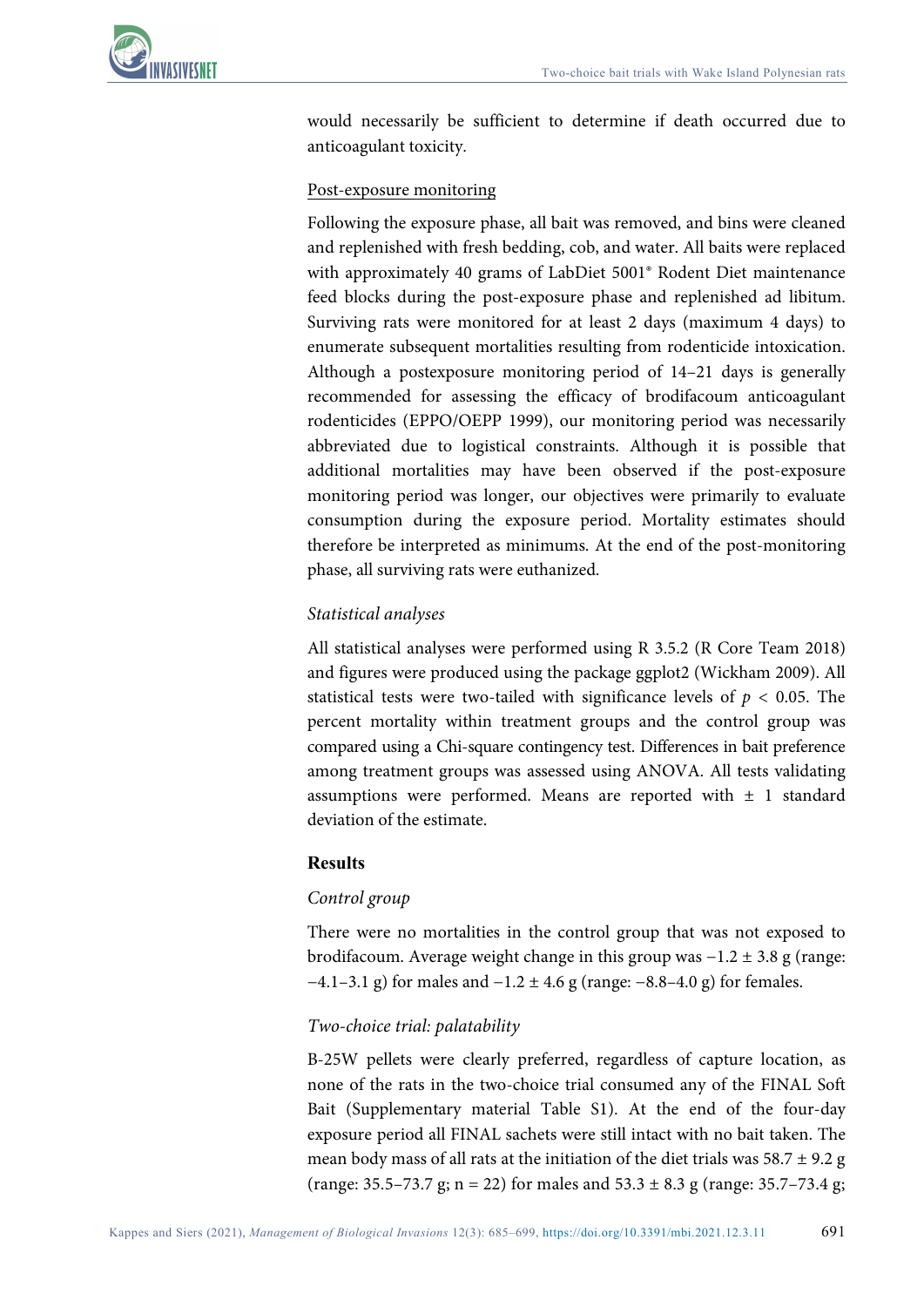

**Figure 2.** Distribution and mean change (longer line) in weight of rats that ate pellets of the toxic B-25W bait and rats that did not eat any bait before dying. Changes in weights of control rats from start to end of the study are provided as comparison.

n = 23) for females. There was no significant difference in body mass of male or female rats among capture locations (one-way ANOVA both  $p > 0.27$ ) or treatment groups (one-way ANOVA both  $p > 0.90$ ).

#### *Two-choice trial: efficacy*

The first 3 mortalities occurred 2 days after toxic bait was provided to the treatment groups. However, of these mortalities only 1 subject from the SWAA ingested bait. The other 2 individuals that died were both from the bush location and had not ingested toxicant as both the B-25W pellets and soft bait were not consumed. Unexpectedly, 8 of the 44 mortalities (18%), including 5 rats from the bush habitat surrounding the caddy shack (Figure 1) and 3 rats from the downtown location (Figure 1), did not consume any bait at all. An additional individual from the downtown area also did not consume either bait product and was euthanized at the end of the trial.

Because we could not attribute these 8 mortalities to ingestion of toxicant, we suspected they may have been due to starvation. We compared the change in weight in individuals that died but did not eat any bait with those that died but consumed some amount of the pellet formulation. Individuals that did not eat either formulation of bait lost significantly more weight ( $\bar{x}$  = -23.5 ± 8.5 g) than those that consumed the pellets ( $\bar{x}$ = −4.3 ± 6.5 g; two sample *t*-test, *t* = −7.5, d.f. = 43, *p* < 0.001; Figure 2).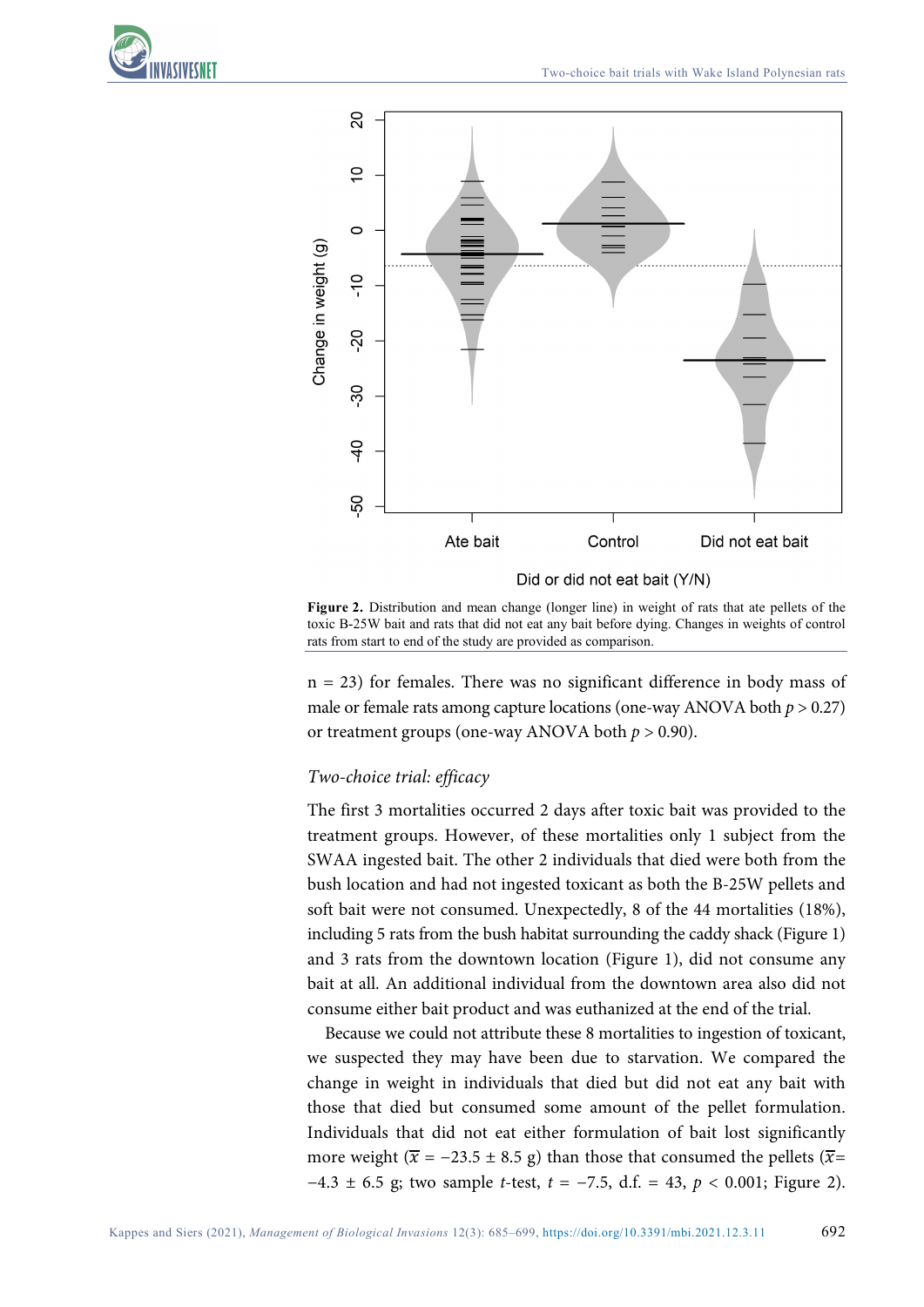

There was no difference in weight loss between rats from the bush ( $\bar{x}$  =  $-23.8 \pm 11.7$  g) and downtown ( $\bar{x} = -23.1 \pm 2.9$  g) locations that died but did not consume either bait (two sample *t*-test,  $t = -0.12$ , d.f. = 7,  $p = 0.9$ ). Given that the average initial weight for the individuals that did not eat bait was  $57.2 \pm 10.1$  g, a change in weight of the magnitude of 23.5 g represents a 41% decrease in weight.

Because no rats in this trial consumed FINAL, we can state that the overall efficacy of B-25W was 80% (36 of 45) when including all noneaters. Regardless of capture location, mortality was 100% for the 36 rats that did ingest B-25W pellets (Table S1), including 15 of the SWAA subjects, 10 of the bush subjects, and 11 of the downtown subjects. For the rats that ingested B-25W, the average time to mortality was  $4.4 \pm 1.3$  days (range: 2–7 days) after the initial offering for rats from the bush and SWAA locations, and  $5.2 \pm 1.2$  days (range: 3–7 days) for rats from the downtown location; differences among locations were not significant (oneway ANOVA:  $F_{2,42} = 2.22$ ,  $p = 0.12$ ). On average these 36 rats ingested 18.0  $\pm$ 5.0 g (range: 1.8–30.4 g) of the B-25W pellets.

#### *No-choice trial: efficacy*

Of the rats in the no-choice trial (FINAL Soft Bait only), 8 of 15 (53%) succumbed by the end of the abbreviated monitoring period. Like the twochoice trial, some individuals in the no-choice trial did not consume any bait ( $n = 5$ ; 2 from the bush and 3 from downtown). Two other individuals ate some bait (range: 3.1–8.6 g) but were still alive on the last day of monitoring (Table S1). Mortality was 80% (8 of 10) for rats that consumed any amount of FINAL bait. On average, time to death for individuals that consumed bait in this trial averaged  $6.1 \pm 1.5$  days (range: 4-8 days) following initial exposure to the bait. These individuals ingested an average total of  $16.6 \pm 3.2$  g of bait, roughly the equivalent of a single sachet of bait.

## **Discussion**

## *Palatability*

When presented with a choice of toxic brodifacoum bait formulations, rats inhabiting the natural bush, downtown, and SWAA areas on Wake Island overwhelmingly preferred the hard pellet formulation (B-25W) over the soft bait formulation presented in a sachet (FINAL). None of the rats presented with a choice between the two baits consumed any of the FINAL Soft Bait. Furthermore, 5 of the 15 rats that were only presented FINAL did not consume any of this bait, despite this being the only food option available during the 4-day exposure period. Somewhat unexpectedly, 9 rats in the two-choice trail did not consume either bait; however, all rats that consumed B-25W pellets died. These results indicate that even if rats from the downtown commensal and SWAA areas on Wake Island have dietary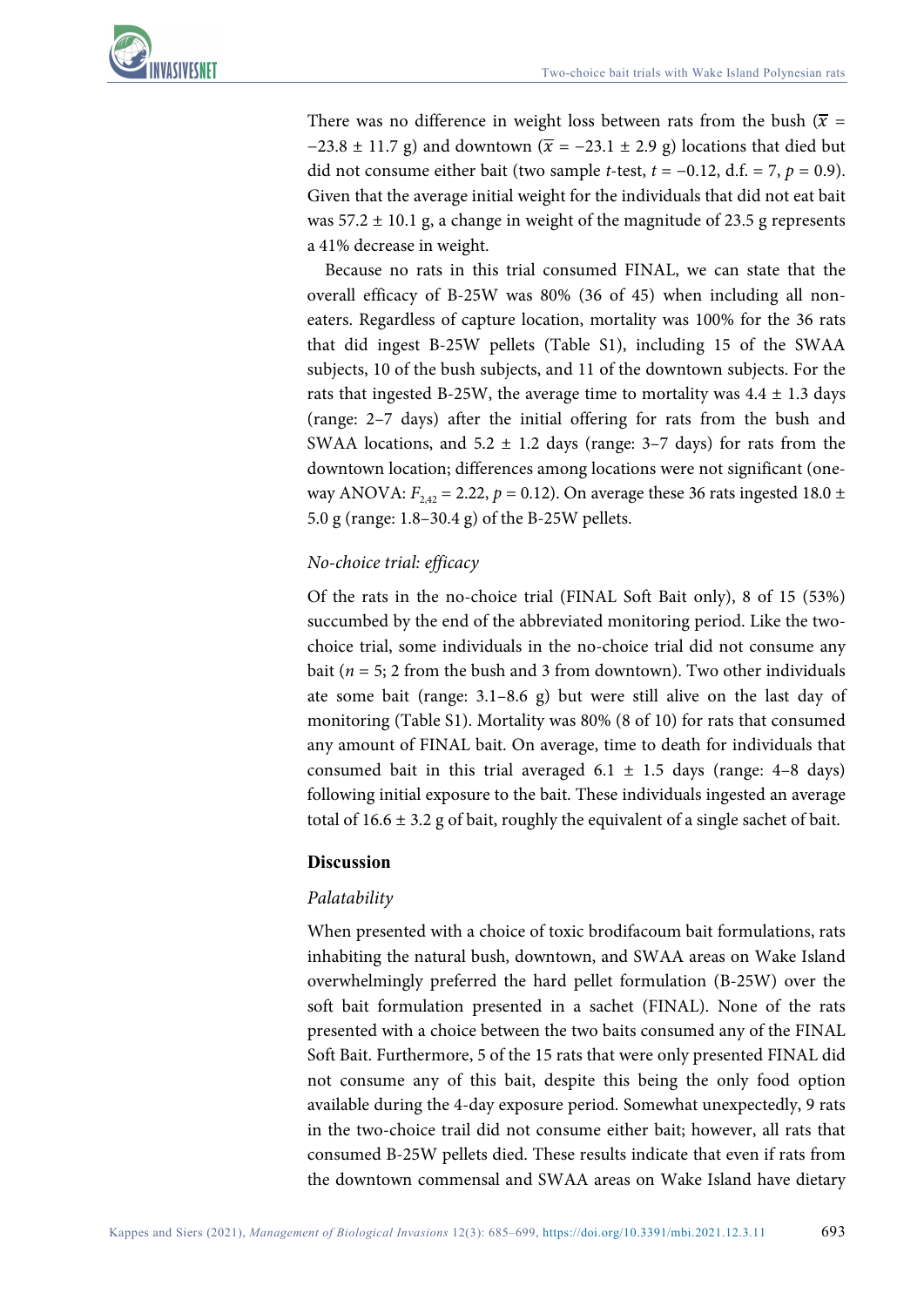

or sensory preferences, FINAL Soft Bait does not satisfy their preferences. Based on these results, FINAL Soft Bait is a poor alternative bait to consider for application on Wake Island where aerial broadcasting of pellet formulations may be restricted due to permanent human habitation.

Given that rats are known to prefer high-fat/high-sugar food items, particularly when food is limited (Lucas and Sclafani 1989; Warwick and Schiffman 1992; Sclafani 2001), it is somewhat surprising that none of the rats in the two-choice trial consumed the FINAL bait, even though both reviews of the 2012 failed attempt to eradicate Polynesian rats from Wake Atoll identified the possibility that rats in the downtown commensal and SWAA areas could be conditioned to alternative food sources (Brown et al. 2013; Hanson et al. 2019). It is possible that the protocols regarding foods and food waste put in place in response to the failure have reduced or eliminated food "leakage" from the waste disposal chain to the point that rats have not become conditioned to alternative food sources that the FINAL bait is attempting to mimic. Another possibility is that the FINAL bait does not mimic the alternative food sources closely enough. After all, rats preferred B-25W when given a choice of alternative naturally occurring food sources (Shiels et al. 2015) and, in this study, FINAL Soft Bait. Our current knowledge indicates that rats on Wake Island may prefer the pellet formulation of B-25W over both FINAL and some naturally occurring food items, but we would need to repeat the Shiels et al. (2015) study using rats inhabiting the different habitat types to address this question more fully.

Rats may also have avoided the FINAL bait because it was an unfamiliar food. Although B-25W would also have been novel to the rats in this study, the pellet formulation of B-25W may not have represented as novel a food item, being closer to naturally occurring food items in sensory properties (e.g., hard, and dry). Food neophobia is well documented in rats (Barnett 1975; Inglis et al. 1996; Morón and Gallo 2007) and is typified by the initial avoidance of unfamiliar food, followed by gradual sampling over time and if the item does not make the rat sick it will increase consumption (Barnett 1975). To our knowledge, soft baits in sachets have never been used on Wake Island, so perhaps rats were simply not familiar with this novel food item and only the rats in the no-choice trial were given enough incentive to consume it. However, a recent study did not find support for rats demonstrating food neophobia but did document fear of eating from novel containers (Modlinska et al. 2015), a result shared by other studies (Mitchell 1976; Inglis et al. 1996). Unlike the pellets that are freely available to rats following broadcast application, the soft bait is contained in thin plastic sachets. It is possible that the novel sachet wrapper could have triggered an initial aversion to the FINAL baits in our trial. This does not seem likely though, particularly for the rats inhabiting the SWAA that are presumably more frequently exposed to food resources in novel packaging. Norway rats (*R. norvegicus* Berkenhout, 1769) inhabiting landfills and other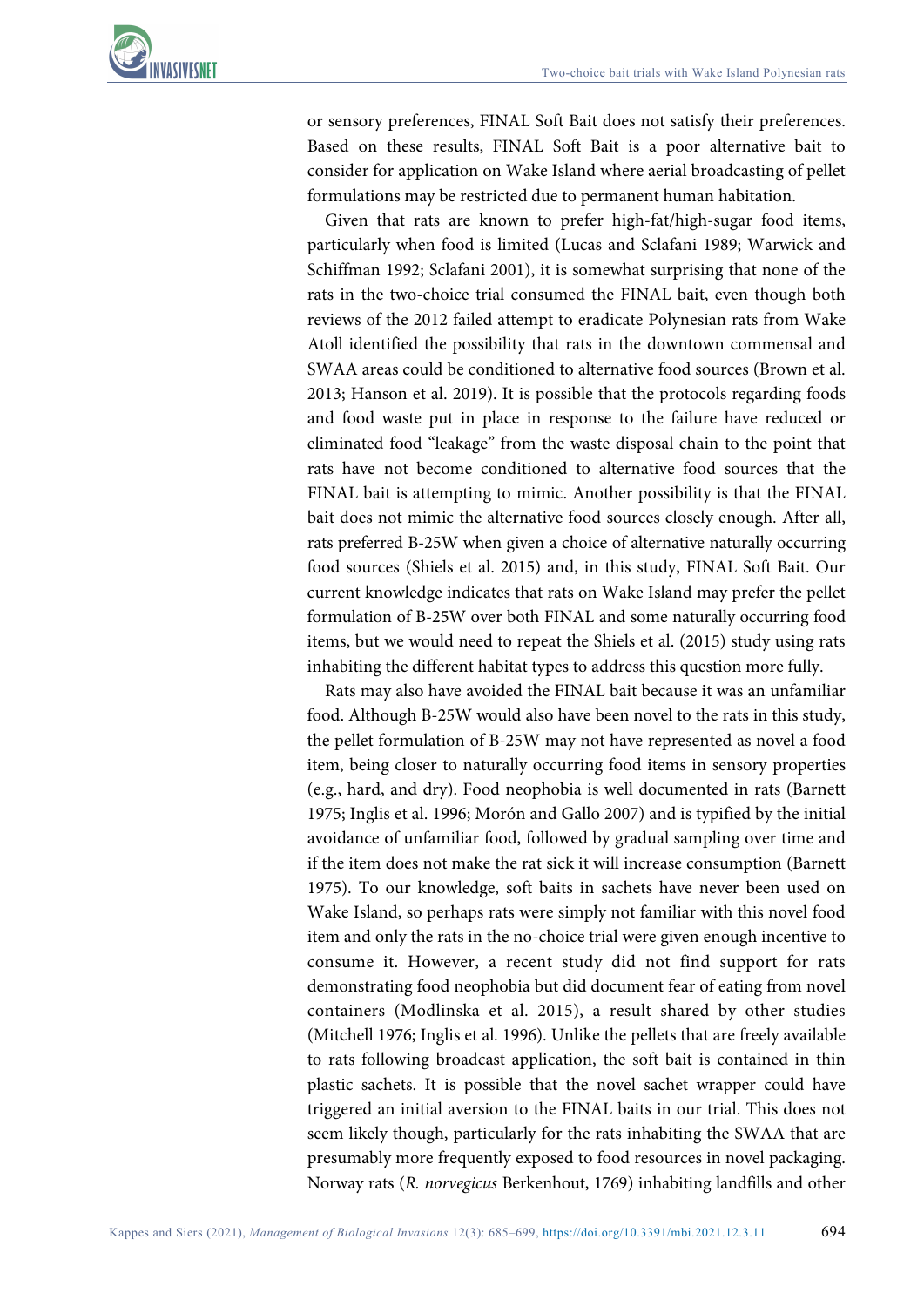highly variable environments are known not to exhibit neophobia, presumably because their environment was constantly changing, and they regularly encounter novel food items (Barnett 2004; Modlinska and Stryek 2016). The SWAA shares these characteristics, so presumably rats in this area should be conditioned to be more indiscriminate in their preferences. This study is the only one we know of testing FINAL or any other soft rodenticide bait sachet in a field study, so it is difficult to know if this is a global issue or unique to the rat population on Wake Atoll. Without further experimentation, it will be difficult to know the ultimate mechanism behind this result, but for the purposes of a future rat eradication attempt on Wake Atoll, the lack of palatability with rats from Wake Island makes FINAL an unlikely alternative to the pellet formulation.

We also documented 9 individuals that did not consume the pellet bait, even when no other palatable alternatives were available. A previous palatability study on Wake Island also documented individuals avoiding the pellet bait (Shiels et al. 2015). While this could be the result of any of the reasons covered in the neophobia discussion (see above), it is interesting to note that these individuals came from the downtown commensal area and the bush habitat around the caddy shack. Both areas of the island experience intermittent to regular rodent control using another rodenticide, CONTRAC® All-Weather Blox, that uses the anti-coagulant bromadiolone (Wake Island pest control personnel, *pers. comm.*). Some researchers have suggested that food neophobia could result from attempts to control or eradicate rats (Barnett 1975; Taylor and Thomas 1989; Inglis et al. 1996), which may explain why rats from these habitats avoided the pellets but not the rats from the SWAA. This is a cause for concern moving forward; while most of the individuals that did not consume bait subsequently died, the magnitude of their change in weight, on average > 20 g or approximately 40% of their overall body weight, indicates that they likely starved even though they had access to bait during the 4 days of exposure. Hunger usually acts as an impetus for rats to overcome their neophobia and consume food (Barnett 1975), but if these individuals were in a natural setting, they would have had access to alternative food sources and presumably would have ignored the pellet bait and survived. This raises the possibility that rats in these subpopulations may be pre-conditioned to avoid pellet bait, highlighting the importance of suspending rodenticide use well in advance of a proposed eradication and offering alternative bait options throughout the course of the bait efforts (Broome et al. 2017).

Another possible explanation for why some individuals in each of the treatment groups may not have eaten either bait product is the temperature in the non-climate-controlled caddy shack, where the trails were performed. Our study was conducted during the warmest and most humid period of the year (USAF 2017), and even with fans running continuously during the study we recorded afternoon temperatures above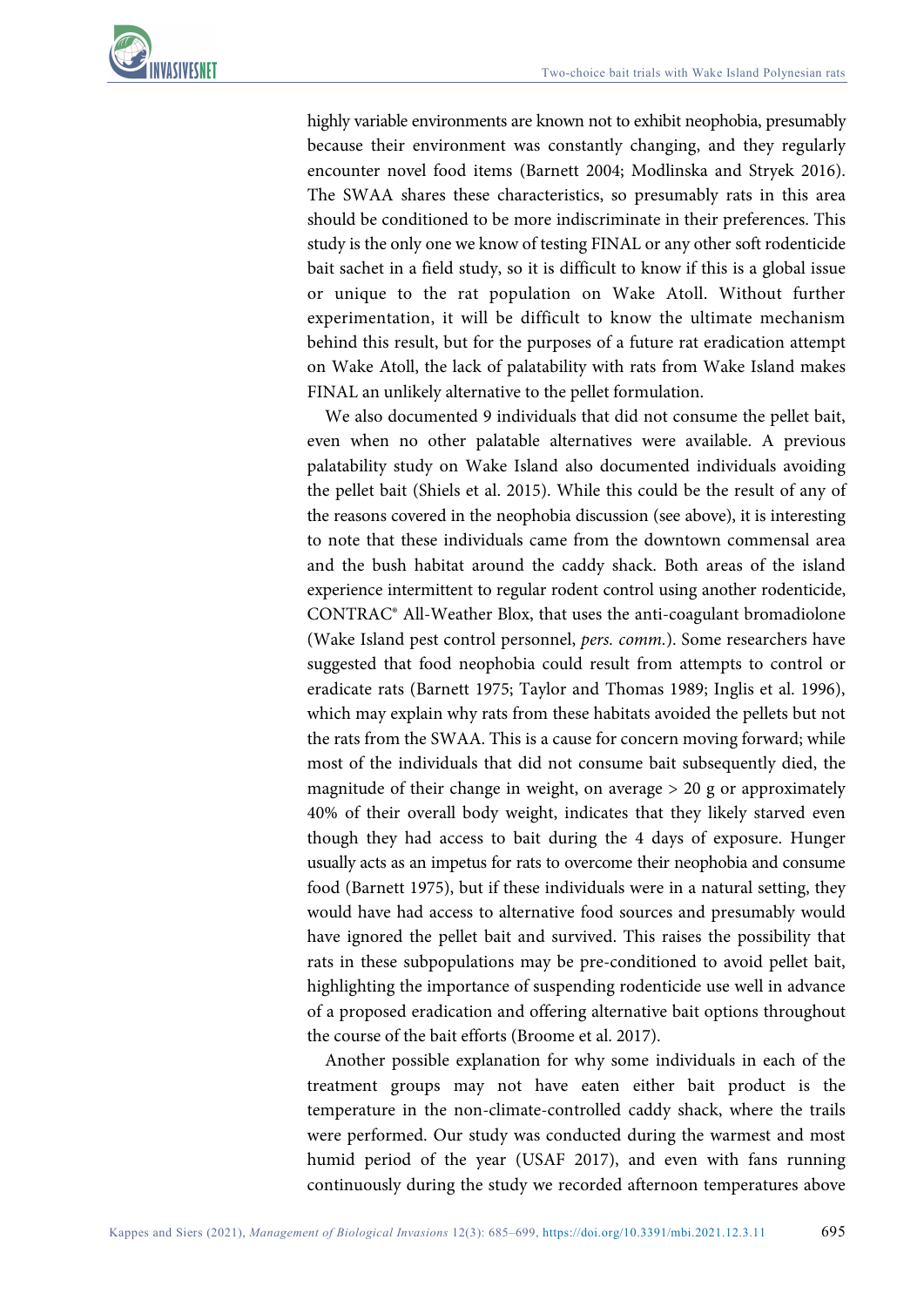30 °C (Table 1). Combined with the relative humidity, there were times during almost every day of the study where the heat index for the room could be over 40 °C ( $> 100$  °F). Hamilton (1963) found that rats exposed to temperatures above 35 °C decreased their food intake to as low as 2 g compared to earlier intake of 20 g at 24 °C, and that even mild heat stress (32 °C) over time continued to lower food intake. Rats in our study appeared to be sluggish during the mid-day, so perhaps heat stress may have caused some individuals to lose their appetite. However, most subjects in our study consumed some combination of lab chow and/or baits and there were no mortalities in the control group during the study. If the temperature did impact food intake it clearly did not affect all the animals in the same manner.

## *Efficacy*

As previously discussed, some of the mortalities in the no-choice trial to assess the efficacy of FINAL on the Wake Island rats were likely due to starvation versus toxicosis. Given that these individuals did not consume any bait, these mortalities cannot be attributed to the toxic effects of the bait and were not used to assess the efficacy of FINAL. When these individuals were removed from the analysis, 80% of the rats that ingested bait perished before the end of the abbreviated monitoring period, indicating that this bait is effective when consumed. The two individuals who survived the trial and subsequent 4-day monitoring period consumed the smallest amount of bait  $(< 9 \text{ g})$ . Unfortunately, we only recorded when bait was made available to the rats but did not record when rats initiated consuming the bait. Like Shiels et al. (2015) we noted that some rats delayed eating bait, so the average of 6 days for mortality to occur in this trial includes time when rats may not have ingested any rodenticide. A previous efficacy study of brodifacoum on *R. exulans* found mortality occurred within 4–9 days following exposure (Pitt et al. 2011). If either of the two individuals that consumed bait, but did not die, delayed eating until the last day bait was available, it is possible, given the short 4-day post-exposure monitoring period that these individuals may have ingested a lethal dose but did not have sufficient time to succumb to toxicosis during the brief post-exposure monitoring phase. One of these individuals did display symptoms often displayed by other rats prior to mortality from ingesting a lethal dose (e.g., hunched posture, unkempt coat, and diarrhea) two days prior to being euthanized at the end of the study.

Like the no-choice trial, once individuals from the two-choice trial that did not consume either bait were removed from our efficacy analysis, B-25W was highly effective (100% mortality). Because none of these animals consumed any of the FINAL bait, this trial effectively operated as a nochoice efficacy trial for B-25W, which is the most direct test of efficacy.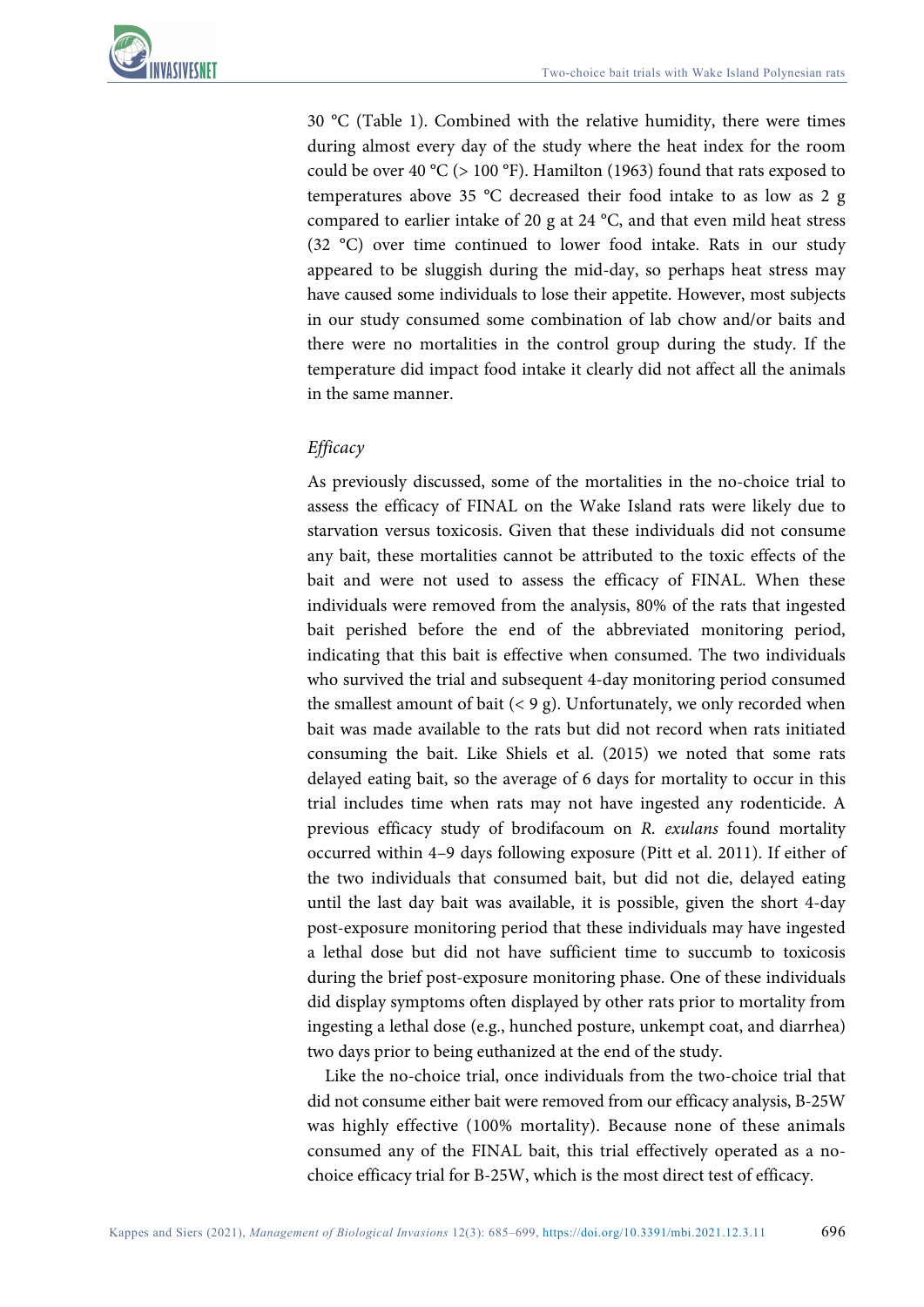

While we cannot say for sure what caused the mortality of the individuals in both treatments that did not consume any bait, it seems highly likely that it resulted from starvation, potentially exacerbated by heat stress. The average weight loss in these individuals was 41% of their body weight, versus only 7% in the individuals that consumed bait and presumably died from toxicosis, while the control group gained weight. We would expect for rats that ingested a lethal dose of bait to lose some weight, as most individuals do go through some period of lethargy and cease eating before dying. However, this seldom takes more than several days, and weight loss is rarely as dramatic as what we observed in the animals that we know did not consume any bait during the study.

#### **Conclusions**

The potential for dietary and sensory preferences of target rat populations was identified as a possible factor contributing to the failure to eradicate Polynesian rats from Wake Atoll in 2012. Identifying alternative bait formulations that address these preferences and are suitable for application techniques other than aerial sowing may provide better exposure of rats to bait for a future eradication attempt. Efficacy trials indicated that FINAL Soft Bait by Bell Laboratories had an 80% mortality rate for rats that ingested the bait. However, when offered B-25W pellets as an alternative, rats from different areas on Wake Island did not consume any FINAL bait. These results indicate that rats clearly preferred the pellet formulation, and do not support the hypothesis that localized sub-populations might have unique food and/or sensory diet preferences for soft baits. As such, FINAL is not a recommended alternative to the B-25W pellet formulation on Wake Island. While these results were unequivocal and are useful for planning of future eradication attempts on Wake Atoll, we caution about extrapolating them to include other islands and rat populations, as local environmental conditions and population preferences likely differ from those on Wake Island.

#### **Acknowledgements**

This work was funded by the Pacific Air Forces Regional Support Center (PRSC) under MIPR F2MUAA8149GW02, and coordinated by Kristen Rex and Joel Helm, USAF 611 CES/CEIE, Natural Resources Support, Joint Base Pearl Harbor-Hickam. Robert Sugihara and Gary Witmer assisted with bait trial design. Israel Leinbach, Dean Sedgwick, and Lei Costales at the NWRC Hawaii Field Station in Hilo provided outstanding logistical support preparing and ensuring materials were delivered to/from the field. Kristen Rex and Thomas McAuliffe provided outstanding field assistance. Tech Sgt. Adams of USAF provided important logistical support while on Wake Atoll, as did numerous employees of Chugach Federal Solutions, Inc. Comments from Craig Riekena and reviews from Araceli Samaniego, Alex Wegmann, and an anonymous reviewer greatly improved this manuscript.

#### **Funding Declaration**

The U.S. Air Force funded this research through project numbers YGFZ291765 & YGFZOS181315 awarded to SRS at the Hilo Field Station and assisted with data collection and approved the decision to submit the manuscript for publication.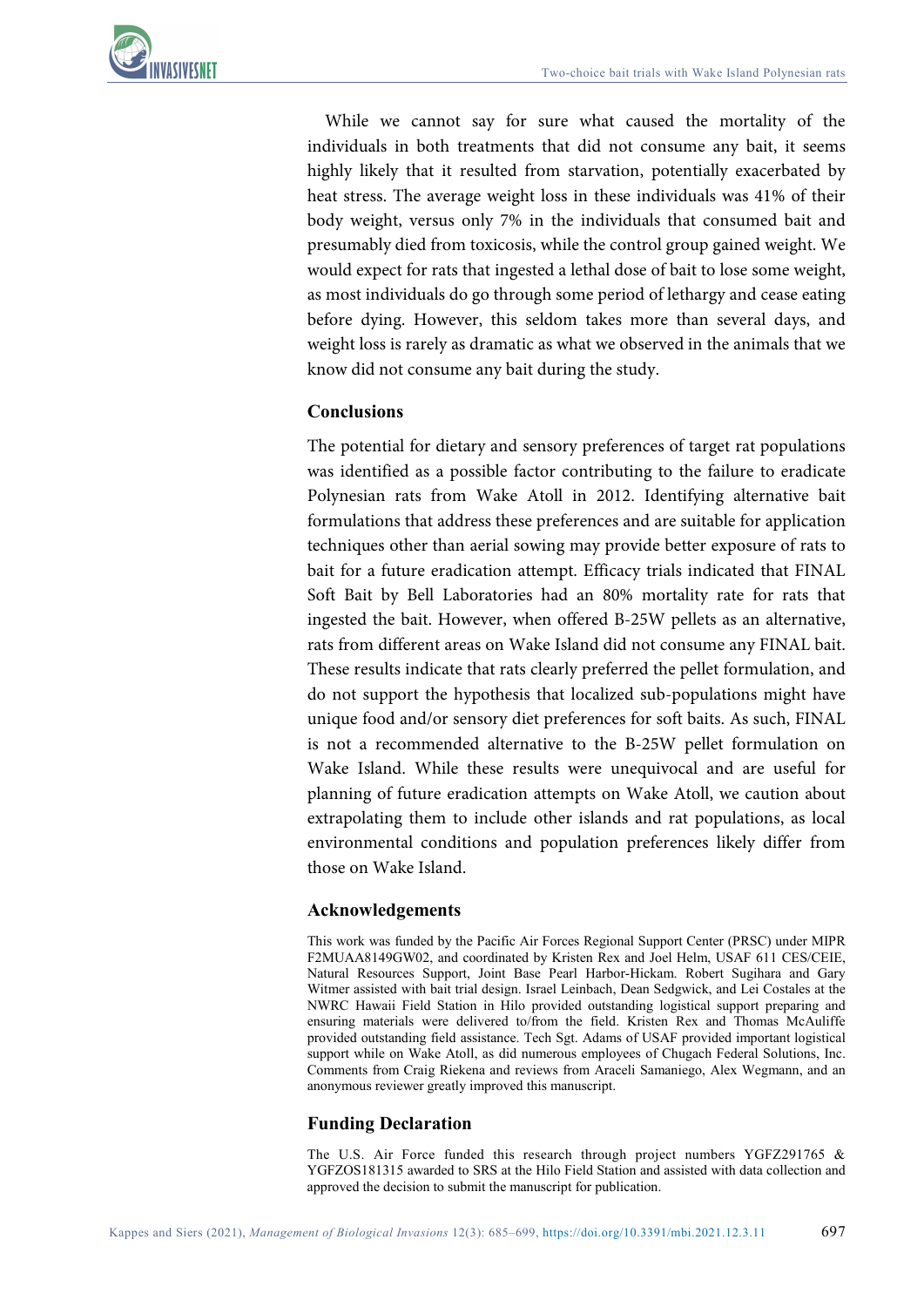

#### **Ethics and Permits**

All animal use was conducted according to protocol QA-3075, approved by the NWRC Institutional Animal Care and Use Committee.

#### **Disclaimer**

The use of trade or corporation names within this report is for the convenience of the user in identifying products. Such use does not constitute an official endorsement or approval of any product by the U.S. Department of Agriculture.

#### **References**

- Barnett SA (1975) The rat: A study in behavior. University of Chicago Press, Chicago, IL, 318 pp
- Barnett SA (2004) Ecology. In: Whishaw IQ, Kolb B (eds), The behavior of the laboratory rat: a handbook with tests. Oxford University Press, New York, pp 15–24, [https://doi.org/10.1093/](https://doi.org/10.1093/acprof:oso/9780195162851.003.0002) [acprof:oso/9780195162851.003.0002](https://doi.org/10.1093/acprof:oso/9780195162851.003.0002)
- Broome KG, Golding C, Brown KP, Corson P, Bell P (2017) Rat eradication using aerial baiting: current agreed best practice used in New Zealand (Version 3.1). New Zealand Department of Conservation internal document DOC-29396, 25 pp
- Brown D, Pitt W, Tershy B (2013) Wake Atoll Rat Eradication Review. Unpublished report, 51 pp
- EPPO/OEPP (1999) Guideline for the efficacy evaluation of rodenticides; Field tests against synanthropic rodents (*Mus musculus*, *Rattus norvegicus* i *R. rattus*), PP 1/114(2). In: Rodenticides. Guidelines for the efficacy evaluation of Plant Protection Products, second ed., vol. 1. European and Mediterranean Plant Protection Organization, Paris, France, pp 83–144
- Griffiths R, Wegmann A, Hanson C, Keitt B, Howald G, Brown D, Tershy B, Pitt W, Moran M, Rex K (2014) The Wake Island rodent eradication: Part success, part failure, but wholly instructive. In: Timm RM, O'Brien JM (eds), Proceedings of the vertebrate pest conference. University of California, Davis, USA, Rohnert Park, USA, pp 101–111, [https://doi.org/10.](https://doi.org/10.5070/V426110487) [5070/V426110487](https://doi.org/10.5070/V426110487)
- Hamilton C (1963) Interactions of food intake and temperature regulation in the rat. *Journal of Comparative and Physiological Psychology* 56: 476–488[, https://doi.org/10.1037/h0046241](https://doi.org/10.1037/h0046241)
- Hanson C, Rex K, Kappes PJ, Siers SR (2019) Review of the 2013 Wake Atoll post-eradication evaluation and data gap analysis. Final Report QA-3207. USDA APHIS Wildlife Services National Wildlife Research Center, Hilo, HI, 14 pp
- Howald G, Donlan CJ, Galvan JP, Russell JC, Parkes J, Samaniego A, Wang YW, Veitch D, Genovesi P, Pascal M, Saunders A, Tershy B (2007) Invasive rodent eradication on islands. *Conservation Biology* 21: 1258–1268,<https://doi.org/10.1111/j.1523-1739.2007.00755.x>
- Inglis IR, Shepherd DS, Smith P, Haynes PJ, Bull DS, Cowan DP, Whitehead D (1996) Foraging behaviour of wild rats (*Rattus norvegicus*) towards new foods and bait containers. *Applied Animal Behaviour Science (Netherlands)* 47: 175–190, [https://doi.org/10.1016/0168-](https://doi.org/10.1016/0168-1591(95)00674-5) [1591\(95\)00674-5](https://doi.org/10.1016/0168-1591(95)00674-5)
- Jones HP, Holmes ND, Butchart SHM, Tershy BR, Kappes PJ, Corkery I, Aguirre-Munoz A, Armstrong DP, Bonnaud E, Burbidge AA, Campbell K, Courchamp F, Cowan PE, Cuthbert RJ, Ebbert S, Genovesi P, Howald GR, Keitt BS, Kress SW, Miskelly CM, Oppel S, Poncet S, Rauzon MJ, Rocamora G, Russell JC, Samaniego-Herrera A, Seddon PJ, Spatz DR, Towns DR, Croll DA (2016) Invasive mammal eradication on islands results in substantial conservation gains. *Proceedings of the National Academy of Sciences of the United States of America* 113: 4033–4038[, https://doi.org/10.1073/pnas.1521179113](https://doi.org/10.1073/pnas.1521179113)
- Lucas F, Sclafani A (1989) Flavor preferences conditioned by intragastric fat infusions in rats. *Physiology & Behavior* 46: 403–412[, https://doi.org/10.1016/0031-9384\(89\)90011-5](https://doi.org/10.1016/0031-9384(89)90011-5)
- Mitchell D (1976) Experiments on neophobia in wild and laboratory rats: a reevaluation. *Journal of Comparative and Physiological Psychology* 90: 190–197[, https://doi.org/10.1037/h0077196](https://doi.org/10.1037/h0077196)
- Modlinska K, Stryjek R (2016) Food Neophobia in Wild Rats (*Rattus norvegicus*) Inhabiting a Changeable Environment - A Field Study. *PLoS ONE* 11: e0156741, [https://doi.org/10.1371/](https://doi.org/10.1371/journal.pone.0156741) [journal.pone.0156741](https://doi.org/10.1371/journal.pone.0156741)
- Modlinska K, Stryjek R, Pisula W (2015) Food neophobia in wild and laboratory rats (multistrain comparison). *Behavioural Processes* 113: 41–50, [https://doi.org/10.1016/j.beproc.2014.](https://doi.org/10.1016/j.beproc.2014.12.005) [12.005](https://doi.org/10.1016/j.beproc.2014.12.005)
- Morón I, Gallo M (2007) Effect of previous taste experiences on taste neophobia in young-adult and aged rats. *Physiology & Behavior* 90: 308–317[, https://doi.org/10.1016/j.physbeh.2006.09.036](https://doi.org/10.1016/j.physbeh.2006.09.036)
- NWRC (2005) Live trapping, handling, processing, and care of rats (*Rattus* spp.) at the Hawaii Field Station. National Wildlife Research Center Standard Operating Procedure AC/HI 007.00
- Pitt WC, Driscoll LC, Sugihara RT (2011) Efficacy of rodenticide baits for the control of three invasive rodent species in Hawaii. *Archives of Environmental Contamination and Toxicology* 60: 533–542,<https://doi.org/10.1007/s00244-010-9554-x>